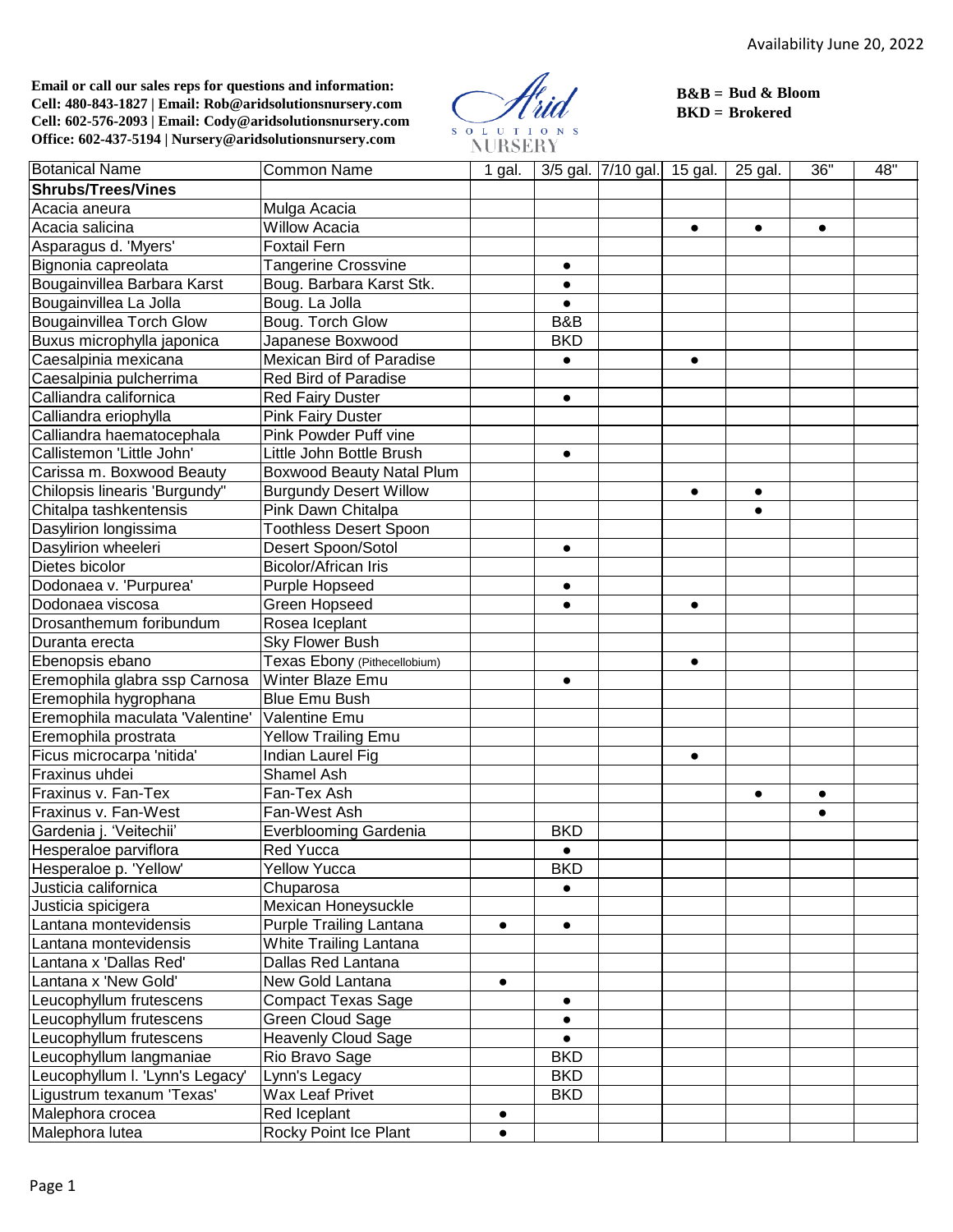**Email or call our sales reps for questions and information: Cell: 480-843-1827 | Email: Rob@aridsolutionsnursery.com Cell: 602-576-2093 | Email: Cody@aridsolutionsnursery.com Office: 602-437-5194 | Nursery@aridsolutionsnursery.com**

SOLUTION<br>NURSERY  $\overline{\mathbf{s}}$ 

**B&B = Bud & Bloom BKD = Brokered**

| <b>Botanical Name</b>            | <b>Common Name</b>               | 1 gal.    |            | 3/5 gal. 7/10 gal. 15 gal. |           | 25 gal.   | 36"       | 48" |
|----------------------------------|----------------------------------|-----------|------------|----------------------------|-----------|-----------|-----------|-----|
| Muhlenbergia capillaris          | <b>Pink Muhly</b>                |           | <b>BKD</b> |                            |           |           |           |     |
| Muhlenbergia rigens              | Deer Grass                       |           | $\bullet$  |                            |           |           |           |     |
| Myrtus c. compacta               | <b>Dwarf Myrtle</b>              |           |            |                            |           |           |           |     |
| Nandina domestica                | Heavenly Bamboo                  |           | <b>BKD</b> |                            |           |           |           |     |
| Nerium oleander Petite Pink      | Petite Pink Oleander             |           | $\bullet$  |                            | $\bullet$ |           |           |     |
| Nerium oleander Red              | <b>Red Oleander Bush</b>         |           | $\bullet$  |                            |           |           |           |     |
| Nerium oleander Red              | Red Oleander Std.                |           |            |                            |           |           |           |     |
| Nerium oleander White            | White Oleander Bush              |           | $\bullet$  |                            |           |           |           |     |
| Nerium oleander White Std.       | White Oleander Std.              |           |            |                            |           |           |           |     |
| Olea eoropaea 'Montra'           | <b>Dwarf Olive</b>               |           |            |                            |           | $\bullet$ |           |     |
| Olea europaea 'Wilsonii'         | <b>Wilson Olive Tree</b>         |           |            |                            |           | $\bullet$ |           |     |
| Olneya tesota                    | Ironwood                         |           | $\bullet$  |                            | $\bullet$ | $\bullet$ |           |     |
| Pandorea jasminoides             | Pink Bower Vine                  |           | $\bullet$  |                            |           |           |           |     |
| Parkinsonia floridum             | <b>Blue Palo Verde</b>           |           |            |                            |           | $\bullet$ |           |     |
| Parkinsonia hybrid multi         | Desert Museum P.V. multi         |           |            |                            |           | $\bullet$ | $\bullet$ |     |
| Parkinsonia hybrid Std.          | Desert Museum P.V. Std.          |           |            |                            |           | $\bullet$ |           |     |
| Parkinsonia microphyllum         | <b>Foothills Palo Verde</b>      |           |            |                            |           | $\bullet$ |           |     |
| Pedilanthus macrocarpus          | Lady's Slipper                   |           | $\bullet$  |                            |           |           |           |     |
| Photinia x fraseri               | Red Tip Photinia                 |           | <b>BKD</b> |                            |           |           |           |     |
| Pistacia lentiscus               | <b>Mastic Tree</b>               |           |            |                            |           |           |           |     |
| Pistacia x Red Push              | <b>Red Push Pistache</b>         |           |            |                            |           |           | $\bullet$ |     |
| Pittosporum tobira 'Wheeleri'    | Wheeler's Dwarf                  |           | <b>BKD</b> |                            |           |           |           |     |
| Populus fremontii                | <b>Fremont Cottonwood</b>        |           |            |                            |           | $\bullet$ |           |     |
| Portulacaria afra                | <b>Elephant Food</b>             | $\bullet$ | $\bullet$  |                            |           |           |           |     |
| Prosopis chilensis multi         | Chilean Mesquite multi           |           |            |                            |           |           | $\bullet$ |     |
| Prosopis chilensis Std           | Chilean Mesquite Std             |           |            |                            |           |           | $\bullet$ |     |
| Prosopis Cooperi multi           | Cooper Mesquite multi            |           |            |                            | $\bullet$ | $\bullet$ | $\bullet$ |     |
| Prosopis Cooperi Std             | <b>Cooper Mesquite Std</b>       |           |            |                            |           | $\bullet$ | $\bullet$ |     |
| Prosopis velutina                | Native Mesquite                  |           |            |                            |           | $\bullet$ |           |     |
| Prunus cerasifera                | Purple Leaf Plum                 |           |            |                            |           |           | $\bullet$ |     |
| Quercus virginiana               | Southern Live Oak                |           |            |                            |           |           | $\bullet$ |     |
| Rhaphiolepis indica ' Pink Lady' | Indian Hawthorn 'Pink Lady'      | $\bullet$ |            |                            |           |           |           |     |
| Rosa banksiae                    | Lady Banks Rose White            |           | $\bullet$  |                            |           |           |           |     |
| Rosmarinus o. 'Prostratus'       | <b>Trailing Rosemary</b>         | $\bullet$ | $\bullet$  |                            |           |           |           |     |
| Rosmarinus o. 'Upright'          | <b>Upright Rosemary</b>          | $\bullet$ |            |                            |           |           |           |     |
| Ruellia b. Katie Blue            | Dwarf Blue Ruellia               | $\bullet$ | $\bullet$  |                            |           |           |           |     |
| Ruellia brittoniana              | Purple Ruellia                   |           | $\bullet$  |                            |           |           |           |     |
| Ruellia peninsularis             | Baja Ruellia                     |           | $\bullet$  |                            |           |           |           |     |
| Russelia equisetiformis          | <b>Coral Fountain Grass</b>      |           |            |                            |           |           |           |     |
| Simmondsia chinensis             | Jojoba                           |           |            |                            |           |           |           |     |
| Sophora secundiflora             | <b>Texas Mountain Laurel</b>     |           |            |                            |           | $\bullet$ |           |     |
| Sphagneticola trilobata          | Yellow Dot (Wedelia)             | $\bullet$ | $\bullet$  |                            |           |           |           |     |
| Strelitzia reginae               | <b>Tropical Bird of Paradise</b> |           |            |                            |           |           |           |     |
| Tecoma alata                     | Tecoma Orange Jubilee            |           | $\bullet$  |                            | $\bullet$ |           |           |     |
| Tecoma stans                     | Sonoran Yellow Bells             |           |            |                            |           |           |           |     |
| Tecoma x. 'Fuego'                | Tecoma 'Fuego'                   | $\bullet$ | B&B        |                            | $\bullet$ |           |           |     |
| Tecomaria capensis               | Cape Honeysuckle                 |           |            |                            |           |           |           |     |
| Trachelospermum jasminoides      | Star Jasmine                     |           |            |                            |           |           |           |     |
| Trachelospermum jasminoides      | <b>Star Jasmine Bush</b>         |           | <b>BKD</b> |                            |           |           |           |     |
| Tradescantia pallida             | <b>Purple Hearts</b>             |           | $\bullet$  |                            |           |           |           |     |
| Ulmus parvifolia                 | Chinese Elm                      |           |            |                            |           | $\bullet$ | $\bullet$ |     |